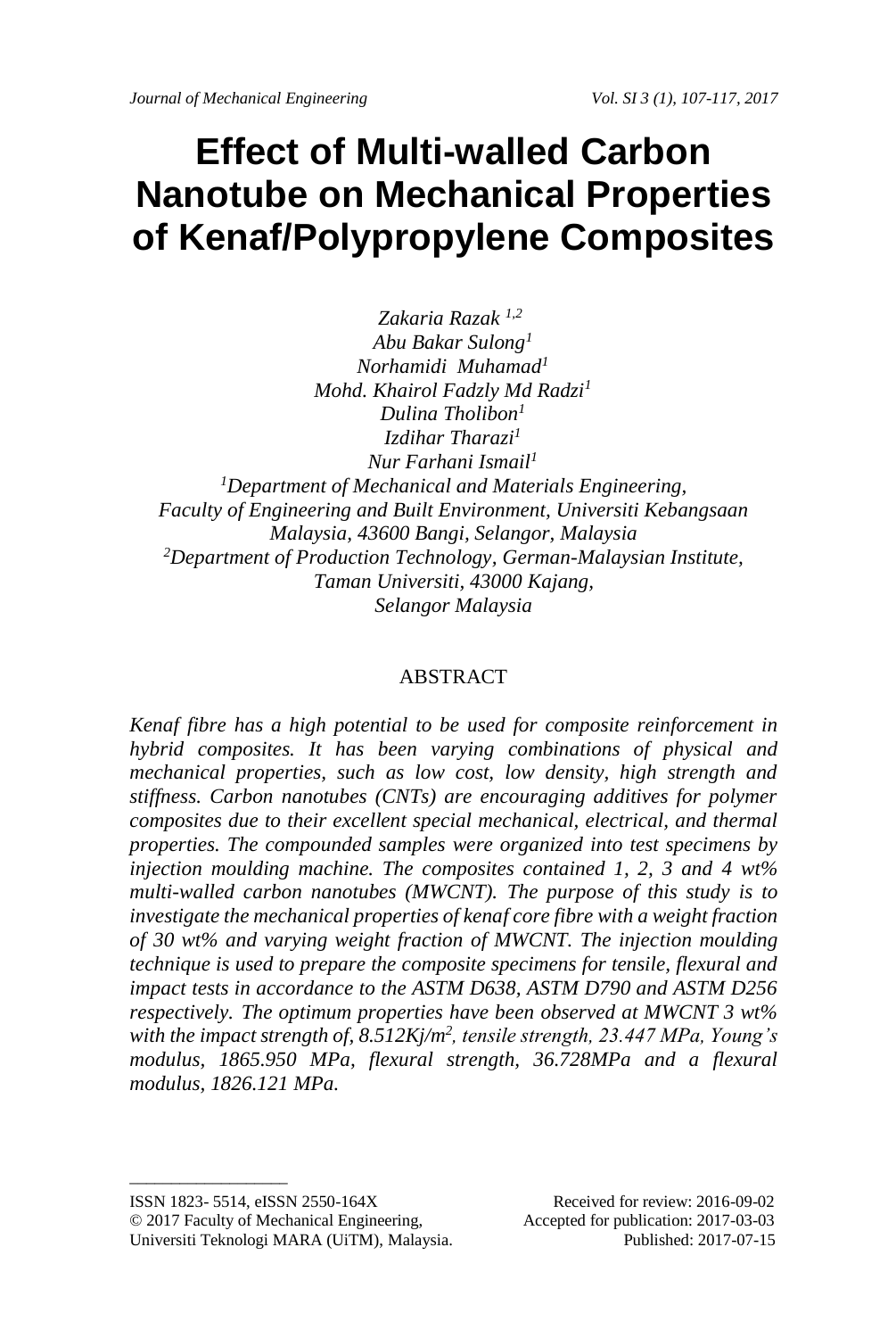## **Introduction**

The utilization of natural fibre as reinforcement in polymer composites is attracting much attention in replacing the synthetic fibre for engineering application. Natural fibres have been used due to their advantages such as low density, low cost, acceptable specific strength, biodegradability and renewability [1]-[3]. There are many types of natural fibres that have been used as reinforcement in the composites such as jute, bamboo, kenaf and others. The advantages using natural fibre as reinforcements in composites are low density and non-abrasiveness nature which resulting in low production cost and better specific properties.

Composite materials have been utilized in the aircraft industry, automotive, as well as tools for sport. The use of composites in various fields of superior properties owned by the composite that is lightweight, strong, stiff, and resistant to corrosion. The development of composite plastic started to develop since the discovery of composite material that literally is called reinforced plastic, but the use of composite plastic made from many causes new problems i.e. environmental pollution from waste created as well as depletion of resources will increasingly plastic which of course cannot be updated [4].

As the industry attempts to lessen the dependence on petroleum based fuels and products, thus there is an increasing need to investigate more environmentally friendly, sustainable materials to replace the existing glass fibre and carbon fibre reinforced materials. Therefore, attention has recently shifted to the fabrication and properties of natural fibre reinforced materials. Based on this, recently kenaf fibres have become more affordable to the automotive industry as an alternative reinforcement of glass fibre reinforced thermoplastics. Previous studies on mechanical properties of PP composites with kenaf and rice husk as natural fibers have been done. The researchers mentioned that the using of kenaf and rice husk as reinforcement in PP composites contributed to good mechanical properties and biodegradability properties [5].

There are many types of natural fibers that have been used as reinforcement in the composites such as jute, bamboo, kenaf and others. Kenaf (Hibiscus cannabinus L.) is an herbaceous plant originated from West Africa which has been cultivated since around 4000 B.C. Kenaf is commercially available and economically cheap among other natural fibre reinforcing materials. Furthermore, kenaf fibre offers the advantages of being biodegradable, of low density, non-abrasive during processing and environmentally safe [5].

Carbon nanotubes (CNTs) were found in the soot of arch discharged by Sumio Iijima in 1991 [6]. Carbon nanotubes are classified as single-walled nanotubes (SWCNTs) and multi-walled carbon nanotubes (MWCNTs) [7].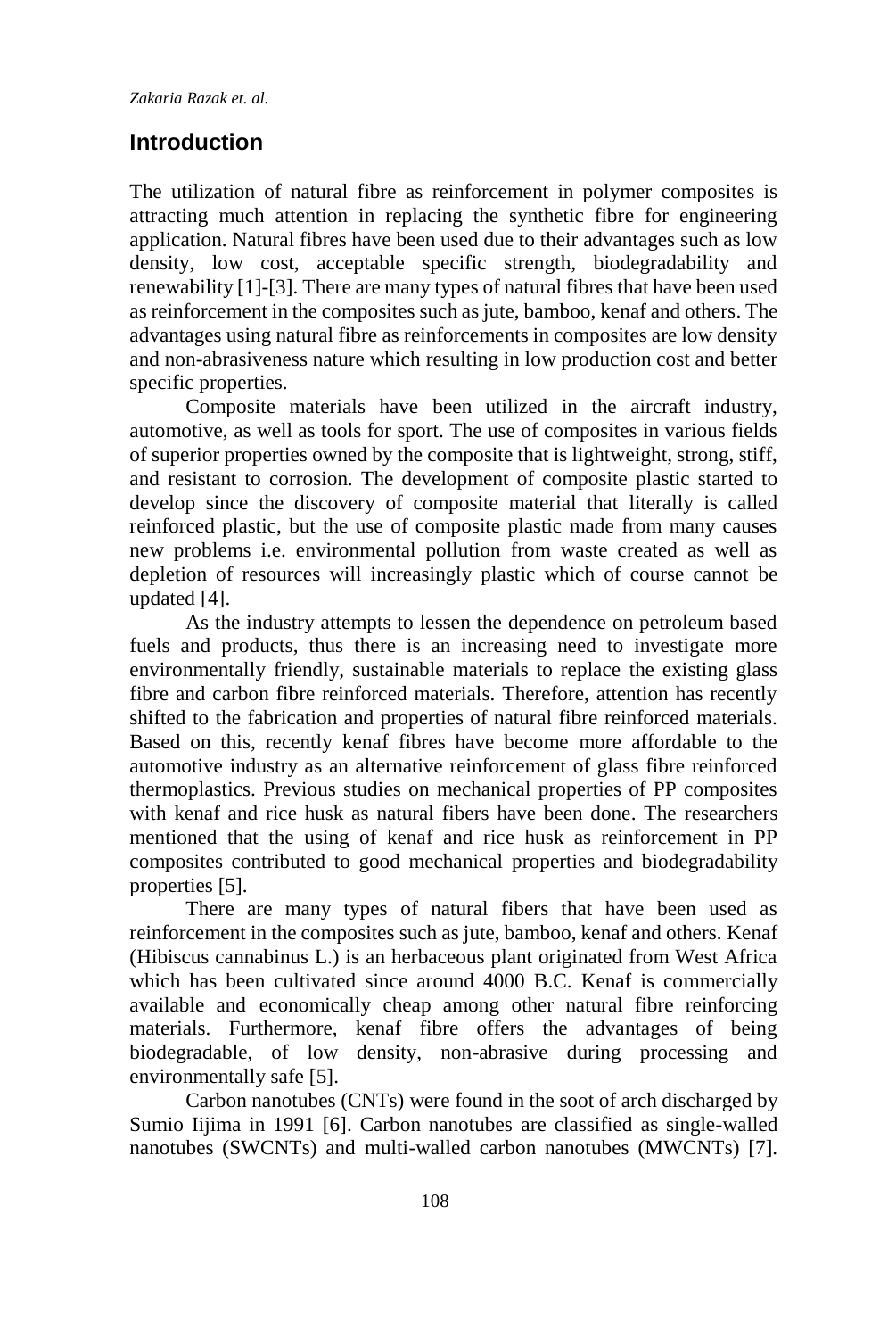MWCNTs consist of a variable number of graphene sheets rolled coaxially into a cylinder of nanometric diameter [8]. The typical diameter of MWCNTs are between 10–20 nm; their typical length is above 20 μm. Several production methods have been developed aiming at the manufacture of carbon nanotubes in large scale, such as laser vapourisation [9], electric arc discharge [10] and catalytic chemical vapour deposition of hydrocarbons over metal catalysts (CCVD technique) [11]. The first two methods are high-temperature processes and can produce high-quality nanotubes. Nevertheless, the yields are weak and therefore not adaptable for large-scale production. In contrast, the CCVD technique is a suitable method to produce MWCNTs because it is able to produce nanotubes at relatively low temperatures on a large scale at a reasonably low cost [12]. Polymer composites filled with CNTs have been widely used in many areas [13]. CNTs are encouraging additives for polymer composites due to their excellent mechanical, electrical, and thermal properties. The tensile strength of carbon nanotubes is 75-times greater than of steel filaments of the same size, and 15-times greater than of carbon fibres. In other word, the density of carbon nanotubes is one-sixth of steel. Their densities may be as low as 1.3 g/cm3. Plastics enhanced with carbon nanotubes might be the new family of light and strong composites [14].

## **Materials and Methods**

The composition of the material used in this experiment are listed in Table 1. In this study, the Kenaf core in size of 20 mesh was used as shown in Figure 1. The kenaf fibre was obtained from the National Kenaf and Tobacco Board (Lembaga Kenaf dan Tembakau Negara) which is the diameter of kenaf between  $17.7 - 21.9$  μm, length is 2-6 mm, density of kenaf is 1.4 g/cm3, tensile strength is 930 MPa, and flexural strength is 98000 MPa [15]. This fibre was used as reinforcement of the composite. MWCNT was obtained from Nanocyl SA (Belgium) with the average diameter of the tubes 9.5 nm, the length of 1.5 μm, 90% purity, surface area of MWCNT was 250-300 m²/g and volume resistivity of 10-4 Ω.cm.

For the experiment, feedstock was composed of PP, kenaf and different MWCNT percentages (Table 1). The materials were mixed using the sigma blade mixer at optimum processing condition. Processing temperature, time and rotating speed were 190°C, 30 min and 45 rpm, respectively. Once mixing completed, blends were crushed using a crusher machine to get in pellet form as seen in Figure 1. All composites were injection moulded into notched Izod for impact test, tensile test and flexural test specimens by using a Battenfeld injection moulding machine type BA250CDC. All specimens were moulded on stabilized processing condition. Composites constitution was presented in Table 1. All samples were tested by the notched Izod impact test universal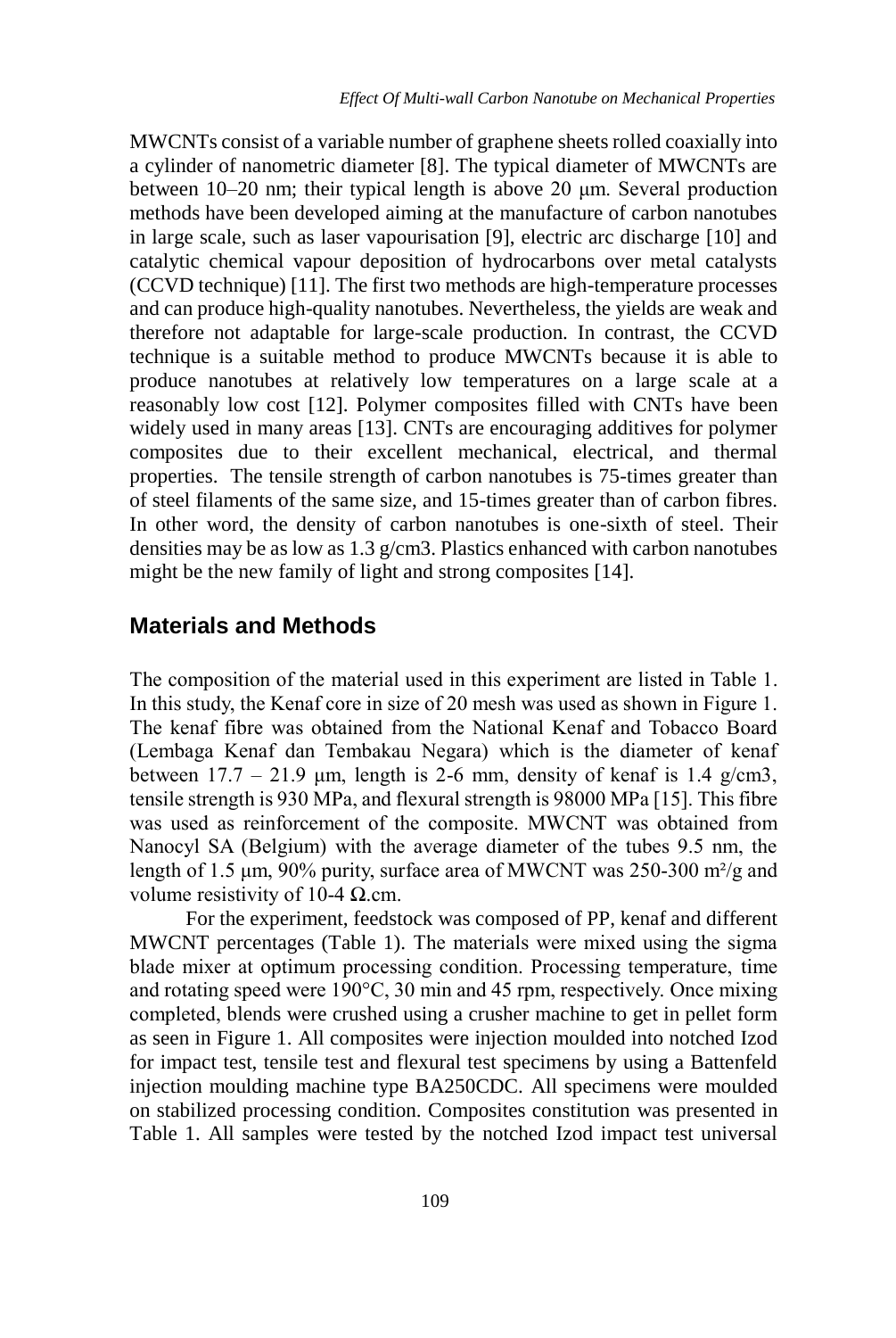tensile strength and three-point bending flexural strength test according to ASTM D256, ASTM D 638, ASTM D790 respectively.

| Kenaf $(wt\%)$ | $PP(wt\%)$ | $MWCNT (wt\%)$ |
|----------------|------------|----------------|
|                | 100        |                |
| 30             | 70         |                |
| 30             | 69         |                |
| 30             | 68         |                |
| 30             | 67         |                |
| 30             | 66         |                |

Table 1: Composition of materials used in the experiment



Figure 1: Digital image of the hybrid composite in pellet form

## **Results and Discussion**

## **Mechanical characterisation**

#### Impact Test Results

Generally, the impact strength of MWCNT/ Kenaf/ PP hybrid composite was increased by adding the weight percentage of MWCNT as shown in Figure 2.

In Figure 2, the impact strength of PP as a raw material was  $7.617 \text{ kJ/m}^2$ , the addition of kenaf 30 wt% on PP decreased the impact strength of Kenaf/PP composite became  $1.493 \text{ kJ/m}^2$  or this impact strength dropped 80.4% compared to Pure PP. Especially for the addition of kenaf 30 wt% as a first reinforcement and MWCNT 1wt% as a second reinforcement, the impact strength became  $8.148 \text{ kJ/m}^2$  or increased 7% compared to pure PP. The next addition of MWCNT 2 wt% to the Kenaf/PP composite became 8.296 kJ/m<sup>2</sup> or this impact strength increased 8.9% from Pure PP. The addition of MWCNT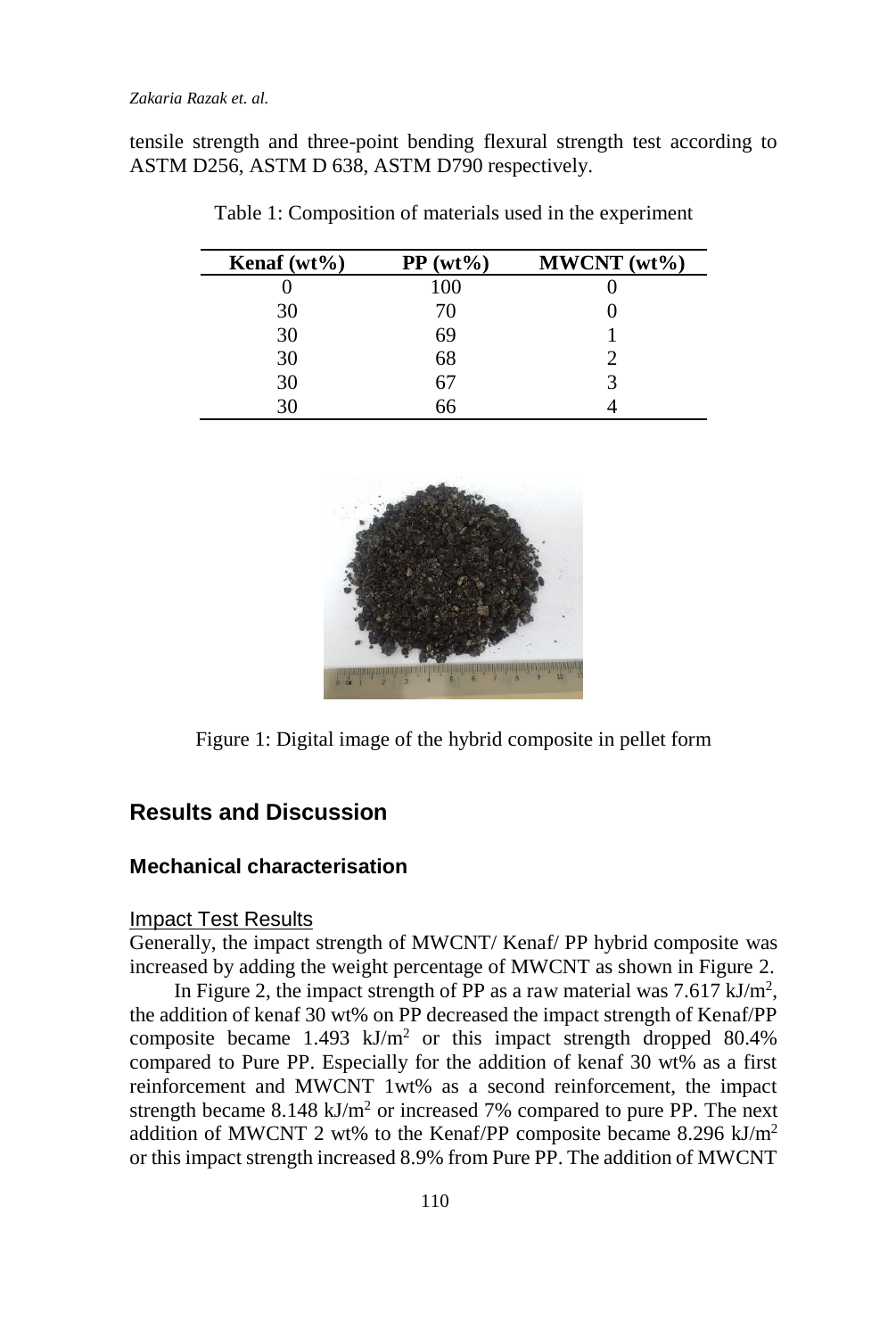3 wt% to the Kenaf/PP composite became  $8.512 \text{ kJ/m}^2$  or this impact strength increased 11.75% compare to Pure PP. The impact strength with addition of MWCNT 4 wt% on Kenaf/PP composite was 8.443 kJ/m<sup>2</sup> or increased 10.8% compare to Pure PP. Most of the results shows that by addition of MWCNT to the Kenaf/PP composite will enhance the impact test. This is due to the change of morphology during the impact. It can be noted that the processing parameters have more influence on the impact strength of MWCNT/Kenaf/PP composites [18].



Figure 2: Impact strength of Kenaf/PP composite at different MWCNT loading.



Figure 3: SEM image of impact strength of MWCNT 3 wt% /KENAF 30wt% /PP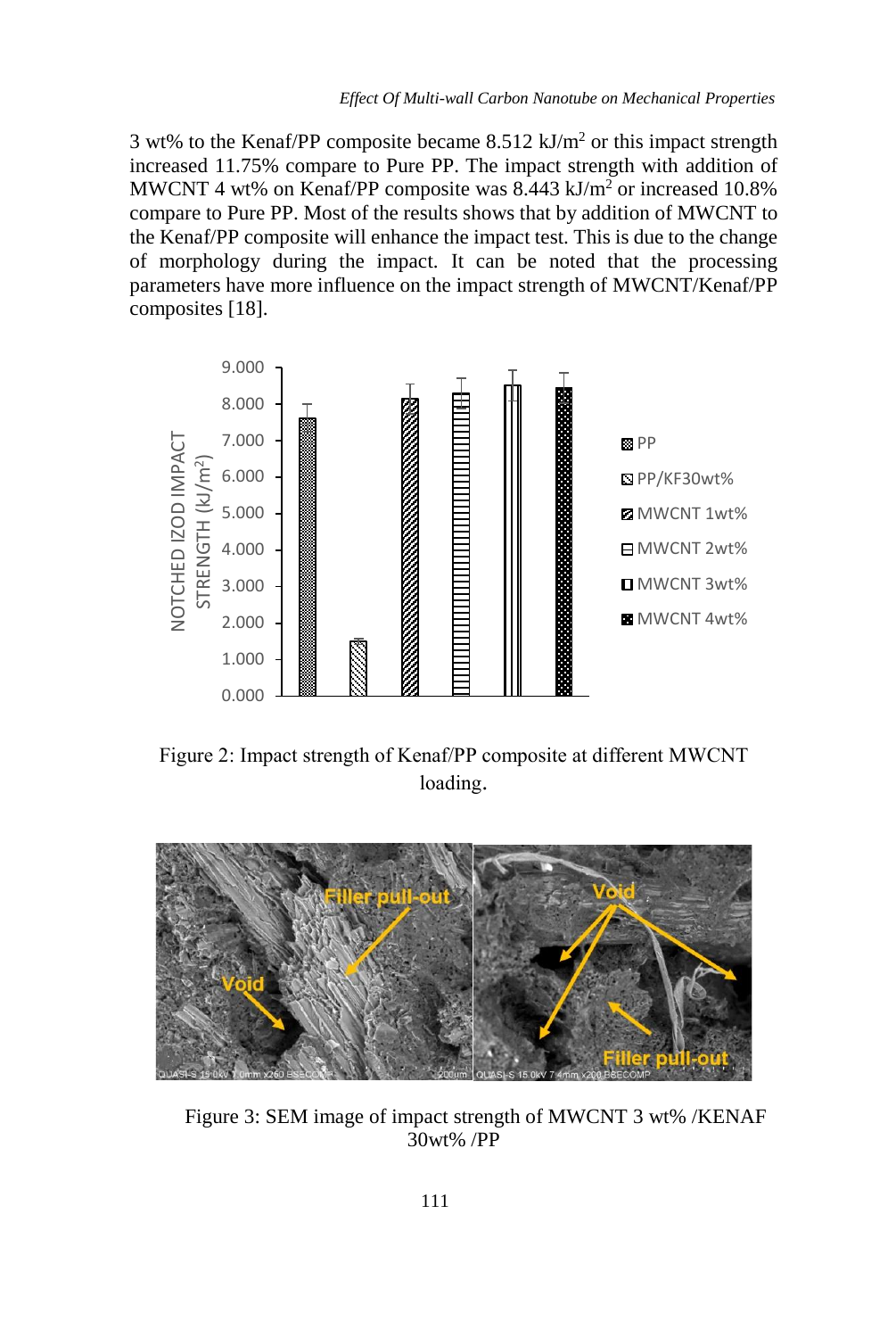#### Tensile Test Results

The experimental results of tensile strength are shown in Figure 4. The tensile strength of PP was 18.627 MPa, the addition of kenaf 30 wt% on PP decreased the tensile strength of Kenaf/PP composites became 15.908 MPa or dropped 14.6% compared to Pure PP. The addition of MWCNT 1 wt% to the Kenaf/PP composite became 18.239 MPa or dropped 2.1% compared to pure PP. The tensile test with addition of MWCNT 2 wt% on Kenaf/PP composite was 20.663 MPa or increased 12.9% compare to Pure PP. In the addition of MWCNT 3 wt% on Kenaf/PP composite was 23.447 MPa or this tensile test enhanced 25.9% compare to pure PP. Finally, the addition of MWCNT 4 wt% on Kenaf/PP composite became 20.517 MPa or decreased 12.5% compare to Kenaf/PP composite with MWCNT 3 wt% contents. It also can be observed that the composite of MWCNT 3 wt% content showed the highest tensile strength for composites which represents as optimal MWCNT content. Other results [16, 17] shown similar trend. The better tensile strength at lower filler content could be attributed for a better dispersion of MWCNT in the PP resin matrix, better wet ability, absence of void or porosity and good interfacial bond. The lower tensile strength at MWCNT 4 wt% could be attributed to inefficient stress transfer between the particle-matrix interface due to poor interface adhesion. This is expected because strength depends on effective stress transfer between filler and matrix, and toughness/brittleness is controlled by adhesion.



Figure 4: Tensile strength of Kenaf/PP composite at different MWCNT loading.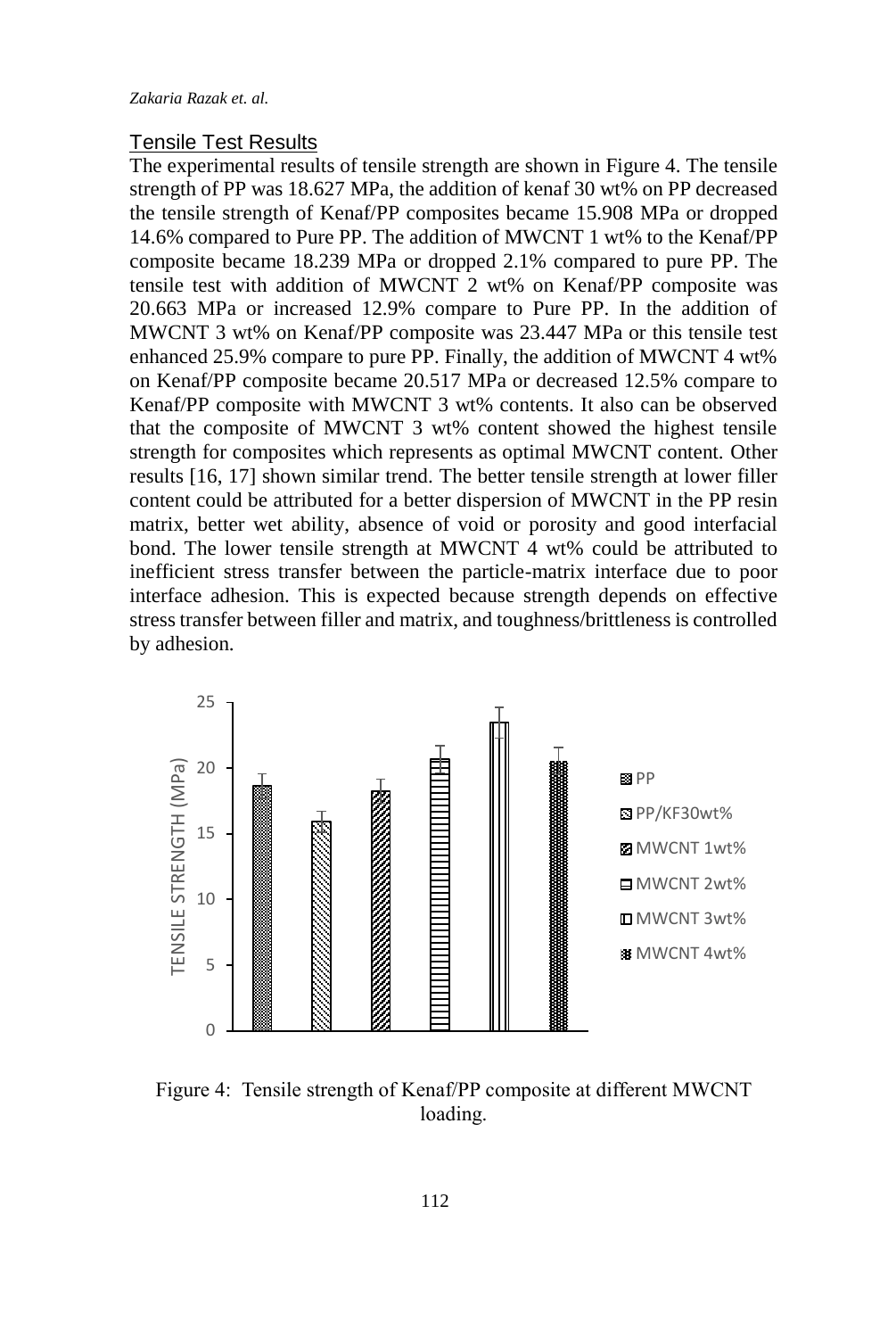Based on the results, it indicates that the strength of Kenaf/PP composite is increased with the addition of MWCNT 3 wt%. The MWCNT 4 wt% sample exhibited slightly decreased flexural strength because of insufficient PP content.

The conclusion can be generalized that the MWCNT loading significantly affects the mechanical properties of the composites. It means that the MWCNT has proven its function by increasing the tensile strength of the Kenaf/PP composites compared to pure PP and Kenaf/PP composite alone. The result shows that tensile strength increased as filler content increased from 1% to 3% but dropped at 4% filler content. The dropped tensile strength at 4% filler content could be attributed to inefficient stress transfer between the particle-matrix interface due to poor interface adhesion.



Figure 5: Young's modulus of MWCNT/Kenaf/PP hybrid composites

Figure 5 shows that the MWCNT/Kenaf/PP composites had the highest Young's modulus value (i.e., 1865.95 MPa). The MWCNT/Kenaf/PP composites had the highest stiffness value at MWCNT 3 wt% loading. This increase in modulus may have been due to the stiffness factor, where the MWCNT fillers were bonded to the PP; thus, the mobility of the molecule was arrested. For this reason, the flexibility was reduced, and the stiffness was increased.

#### Flexural Strength Results

Flexural properties such as flexural strength and modulus are determined by ASTM Test method D790. In this composite test specimen of rectangular cross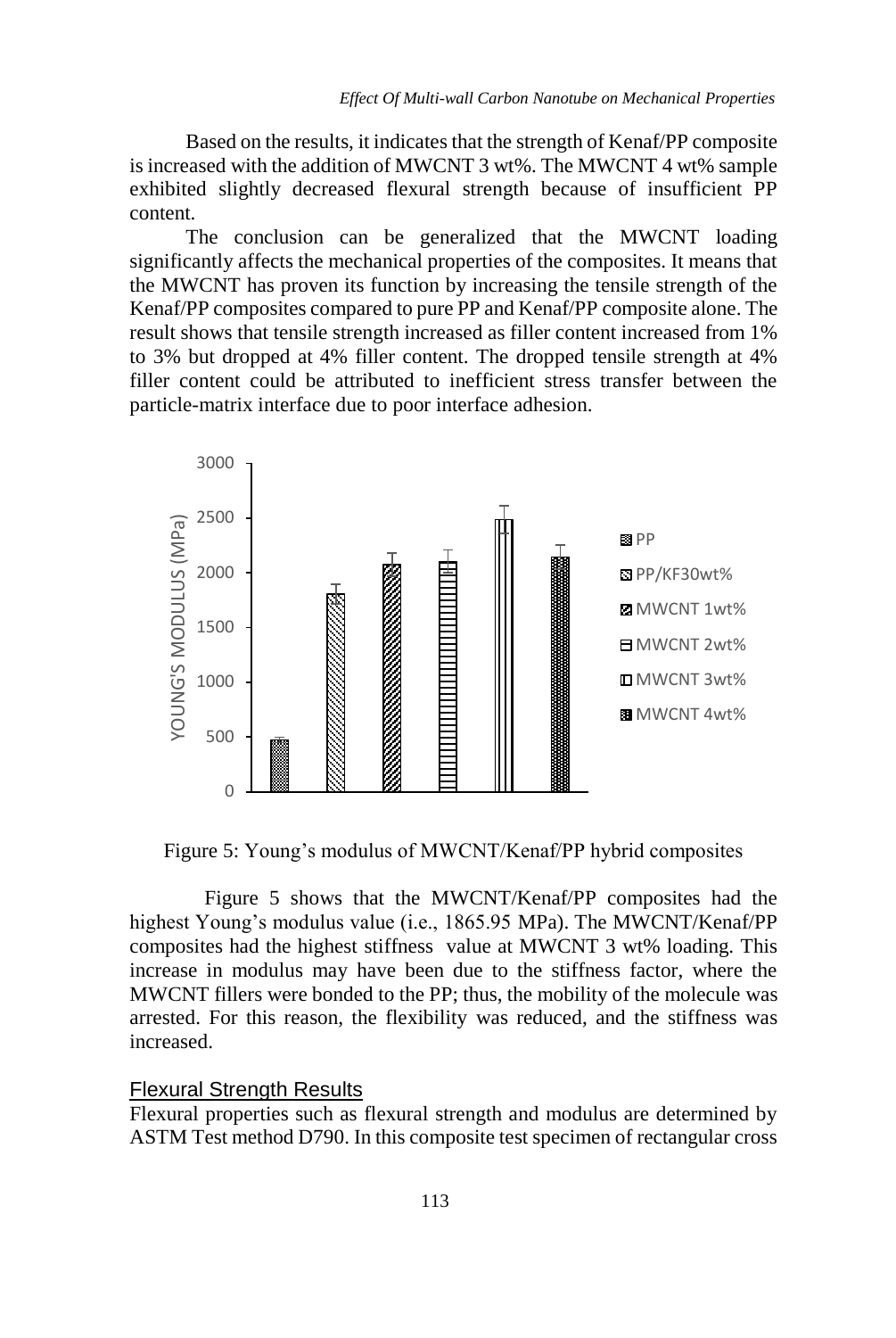#### *Zakaria Razak et. al.*

section is loaded in three-point bending model. The flexural test was conducted to study the behaviour and ability of material under bending load. The load was applied to the specimen until it was totally broken. The flexural test was conducted for different percentage of MWCNT weight as shown in Figure 6.

In Figure 7, the flexural strength of pure PP was 25.258 MPa. the addition of kenaf 30 wt% on PP composite became 29.420 MPa or increased 16.5% compare to pure PP. The addition of MWCNT 1 wt% to the Kenaf/PP composite became 28.017 MPa or increased 10.9 % compare to Pure PP. The flexural strength with addition of MWCNT 2 wt% on Kenaf/PP composite was 30.937 MPa or increased 22.5% compare to pure PP. In the addition of MWCNT 3 wt% on Kenaf/PP composite was 36.728 MPa or this tensile test enhanced 63% compare to pure PP.



Figure 6: Flexural strength of MWCNT/Kenaf/PP hybrid composites

Like tensile strength, the flexural strength increases gradually as the filler content increases but decreases at 4 wt% filler content. The reduction in flexural strength as the filler content increases could be attributed to control the mobility of matrix by filler particles.

Generally, the more filler loading, the greater flexural modulus increament. It shows that the flexural modulus (Figure 7) increased on the addition of MWCNT. It can be observed at 1, 2 and 3 wt % and slowly decreased at 4 wt% of MWCNT concentration.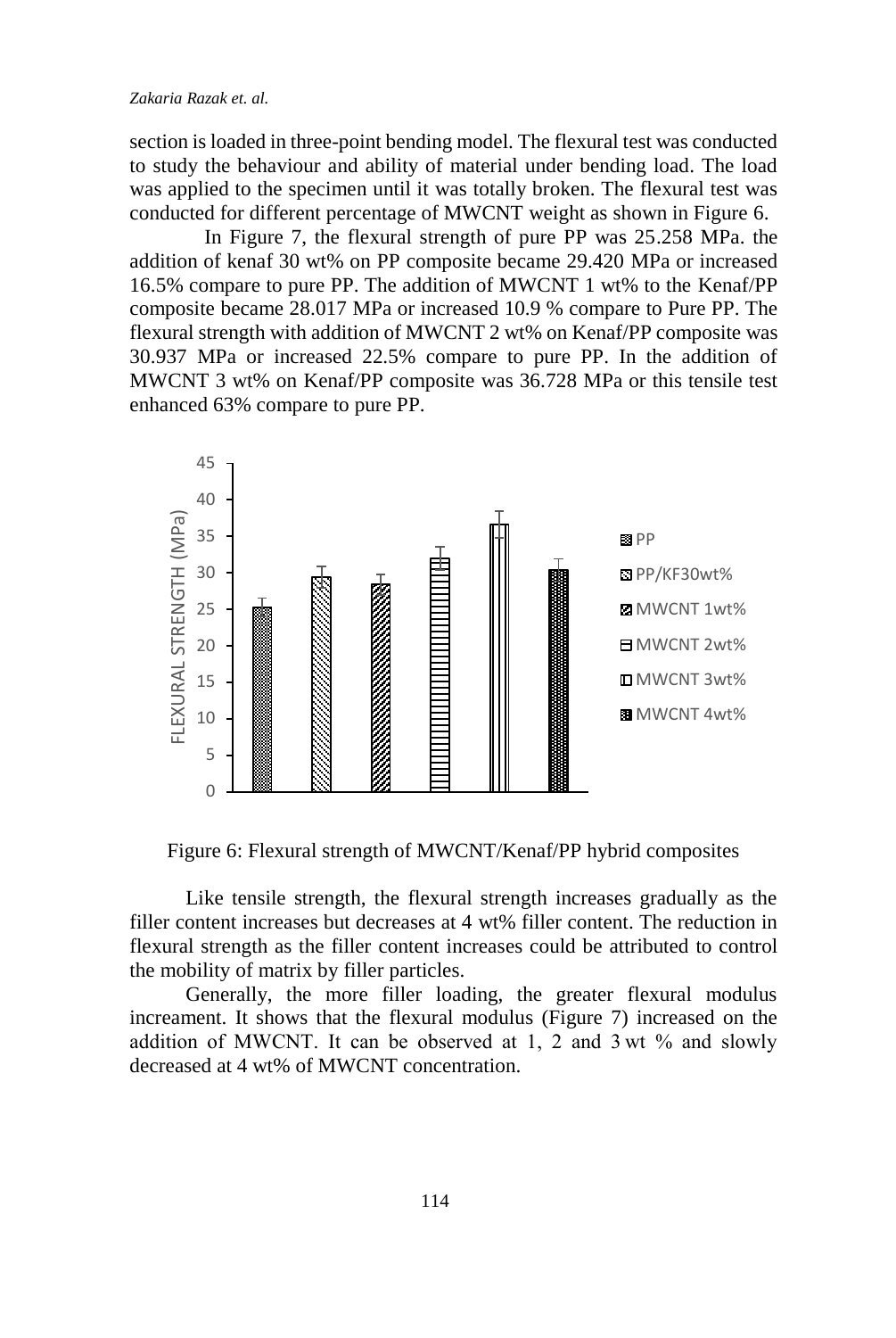

Figure 7: Flexural modulus of MWCNT/Kenaf/PP hybrid composites

#### Morphology Characterization

Morphological and structural changes of the fractured surface were observed under SEM. The fracture surface of MWCNT 3 wt% /Kenaf 30 wt% /PP and MWCNT 4 wt% /Kenaf 30 wt% /PP composites were illustrated in Figure 9. The combination of kenaf particle breakage and the particle embedded indicated that the adhesion of Kenaf/PP was adequate (Figure 8a).



Figure 8 SEM micrograph for tensile fracture structure. (a) MWCNT 3 wt% / Kenaf 30 wt% / PP composites and (b) MWCNT 4 wt% / Kenaf 30 wt% / PP composites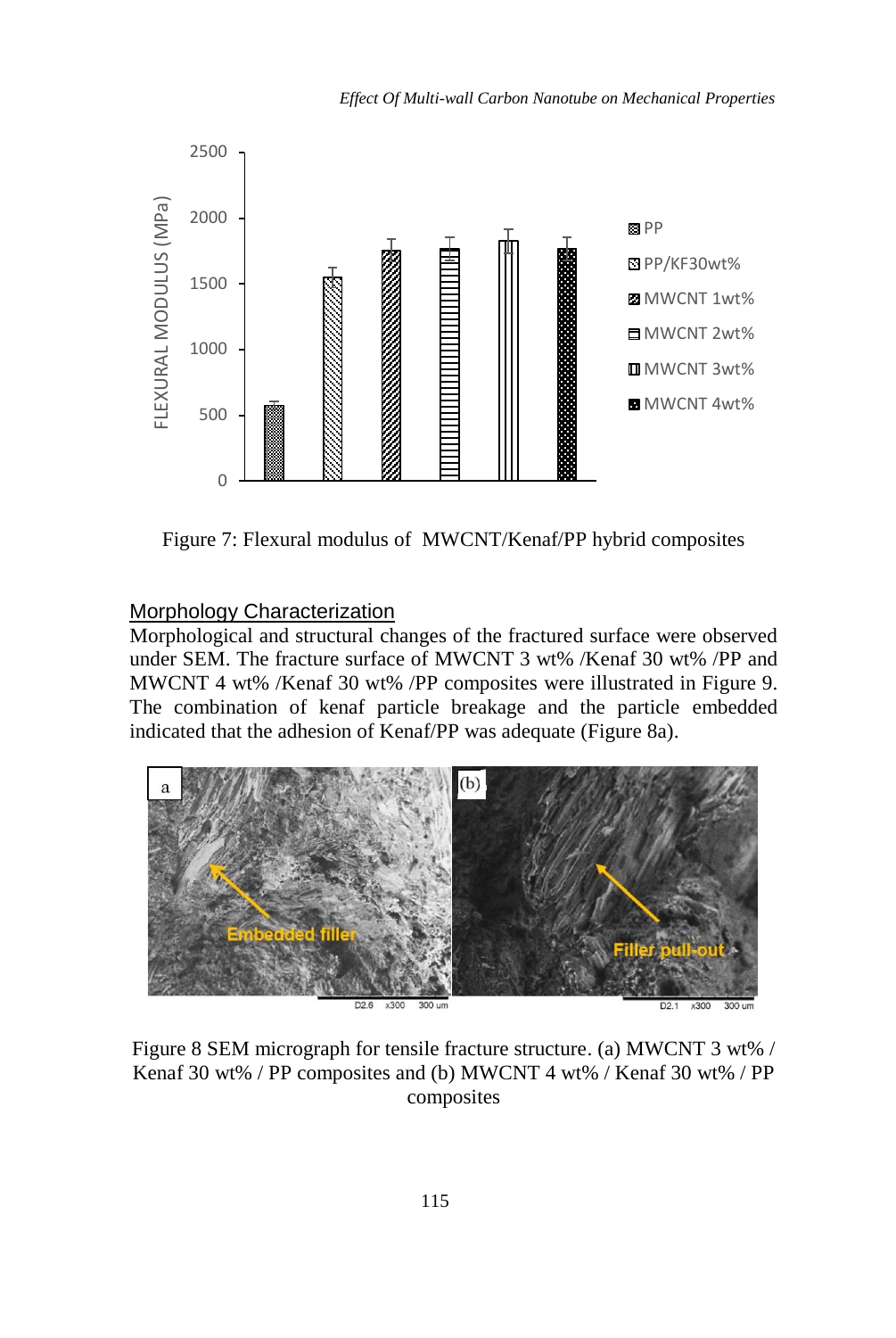*Zakaria Razak et. al.*

# **Conclusion**

Multi-walled carbon nanotube/ Kenaf/ Polypropylene composites were produced via injection moulding machine. The composites contained MWCNT 1, 2, 3 and 4 wt% have shown different results. The Izod impact strength, tensile strength, flexural strength and flexural modulus of the composites have been examined. It can be summarized, that the properties of the composites produced with MWCNT 3 wt% content are most suitable and better properties. The suitable mechanical value can be achieved with MWCNT 3 wt% content. According to the measurement results, it can be concluded, that the injection moulding machine is more appropriate for producing of the MWCNT/ Kenaf/ Polypropylene Composites.

## **Acknowledgements**

The authors wish to thank the Ministry of Higher Education, Malaysia for their financial support under grant LRGS/TD/2012/USM-UKM/P1/05 and MARA scholarship.

## **References**

- [1] A.K. Mohanty, A. Wibowo, M. Misra and L.T. Drzal, "Effect of process engineering on the performance of natural fiber reinforced cellulose acetate biocomposites," Composites Part A (35), 363-370 (2003).
- [2] C. Baley, "Analysis of the flax fibres tensile behaviour and analysis of the tensile stiffness increase," Composites Part A (33), 939-948 (2002).
- [3] B.V. Van Voorn, H.H.G. Smit, R.J. Sinke, B. de Klert. "Natural fibre reinforced sheet moulding compound". Composites: Part A (32), 1271- 1279 (2001).
- [4] K. Diharjo, "The Effect of Alkali Treatment on Tensile Properties of Random Kenaf Fiber Reinforced Polyester Composites," Part III of Doctorate Dissertation Research Result, Post Graduate Study, Indonesia (2005).
- [5] T. Nishino, K. Hirao, M. Kotera, K. Nakamae and H. Inagaki. "Kenaf reinforced biodegradable composite," Composites Science and Technology (63), 1281-1286 (2003).
- [6] S. Iijima, ["Helical microtubules of graphitic carbon"](https://scholar.google.com/citations?view_op=view_citation&hl=en&user=r64xL9sAAAAJ&citation_for_view=r64xL9sAAAAJ:u5HHmVD_uO8C) Nature 354 (6348), 56 (1991)
- [7] S. Iijima, T. Ichihashi ["Single-shell carbon nanotubes of 1-nm](http://www.nature.com/nature/journal/v363/n6430/abs/363603a0.html)  [diameter"](http://www.nature.com/nature/journal/v363/n6430/abs/363603a0.html), Nature 363 (6430), 603-605 (1993).
- [8] L.P. Biro, J. Gyulai, Ph. Lambin, J.B. Nagy, S. Lazarescu, G. I. Mark, A. Fonseca, P. R. Surjan, Zs. Szekers, P. A. Thiry, and A. A. Lucas,